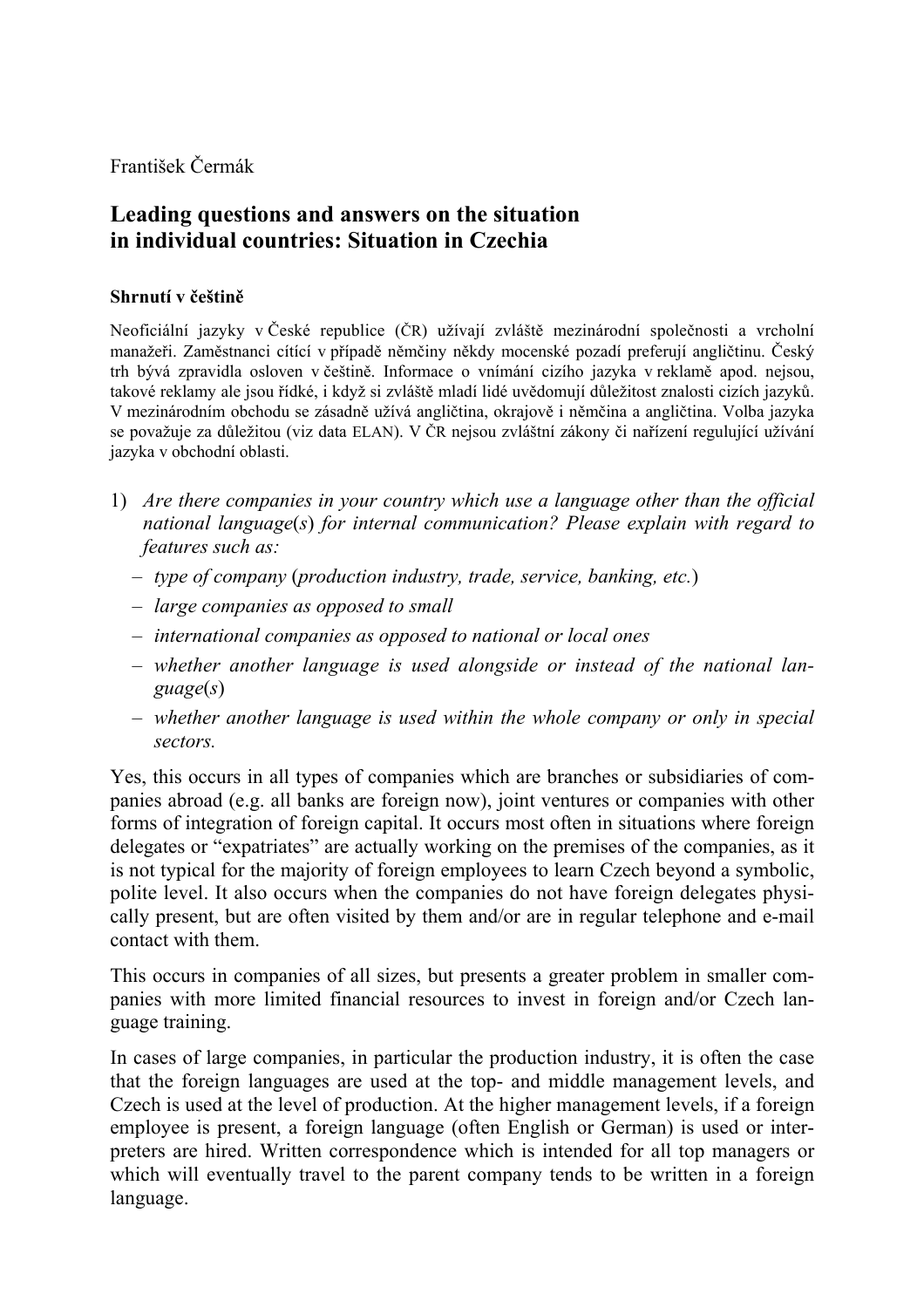As concerns production, language problems loom on the horizon, because unemployment in the Czech Republic is becoming gradually lower and there is a shortage of skilled production workers. This means that it is necessary for the companies to import production workers from elsewhere (Poland, Vietnam, and other countries), and somehow provide for the communication needs of these new groups of workers.

2) *What is known about the perceptions and attitudes of the employees and of interlocutors such as trade unions etc. regarding the issue of language use within companies?* 

A university research has shown that it depends very much on the communication dynamics of a given situation or company. And in the Czech Republic, this is related to the historical situation and can be interpreted as a problematic power issue which Czech employees may evaluate negatively. In German-owned companies, Czechs are at a disadvantage when speaking German. One solution to this has been to implement English as the official corporate language. However, Czechs, particularly older Czechs (over 40), are still at a disadvantage when speaking English to Germans or Austrians. These dynamics change, for example, in Japanese or Korean companies, where the foreign employees' level of English is much lower than that of German employees and the interaction with Czechs may thus be more even.

One is not aware of any current trade union activity regarding this issue.

3) *Are there companies that use languages other than the national language in contacts with* (*potential*) *customers, in marketing, and in advertising within the country* ( *for the national rather than the international market* )*?* 

The national market is primarily addressed in Czech. There are a few exceptions to this. For example, banks such as *Česká spořitelna* and *Komerční banka* have an "expat center" which is oriented toward people who live in the Czech Republic but do not speak Czech. Also, there are smaller companies in the service industry which cater to non-Czech speaking recent immigrants, particularly speakers of Russian, Ukrainian, Vietnamese and English. In this case, however, the company owners are also native speakers of those languages (and not of Czech).

There are also many advertisements which use (at least in part) languages other than Czech for stylistic or "artistic" reasons rather than for practical ones. There are several articles on this topic.

4) *What is known about the perceptions and attitudes of customers and the general public on the use of languages other than the official language of the country in advertising, commercials, job opportunities, or the like?* 

No knowledge is available of specific research which has addressed these perceptions and attitudes, but the following observations have been made:

Customers – In the business world, there is an established understanding that the client can choose the language of the transaction, even if this means hiring interpreters. This appears to be accepted in the Czech context.